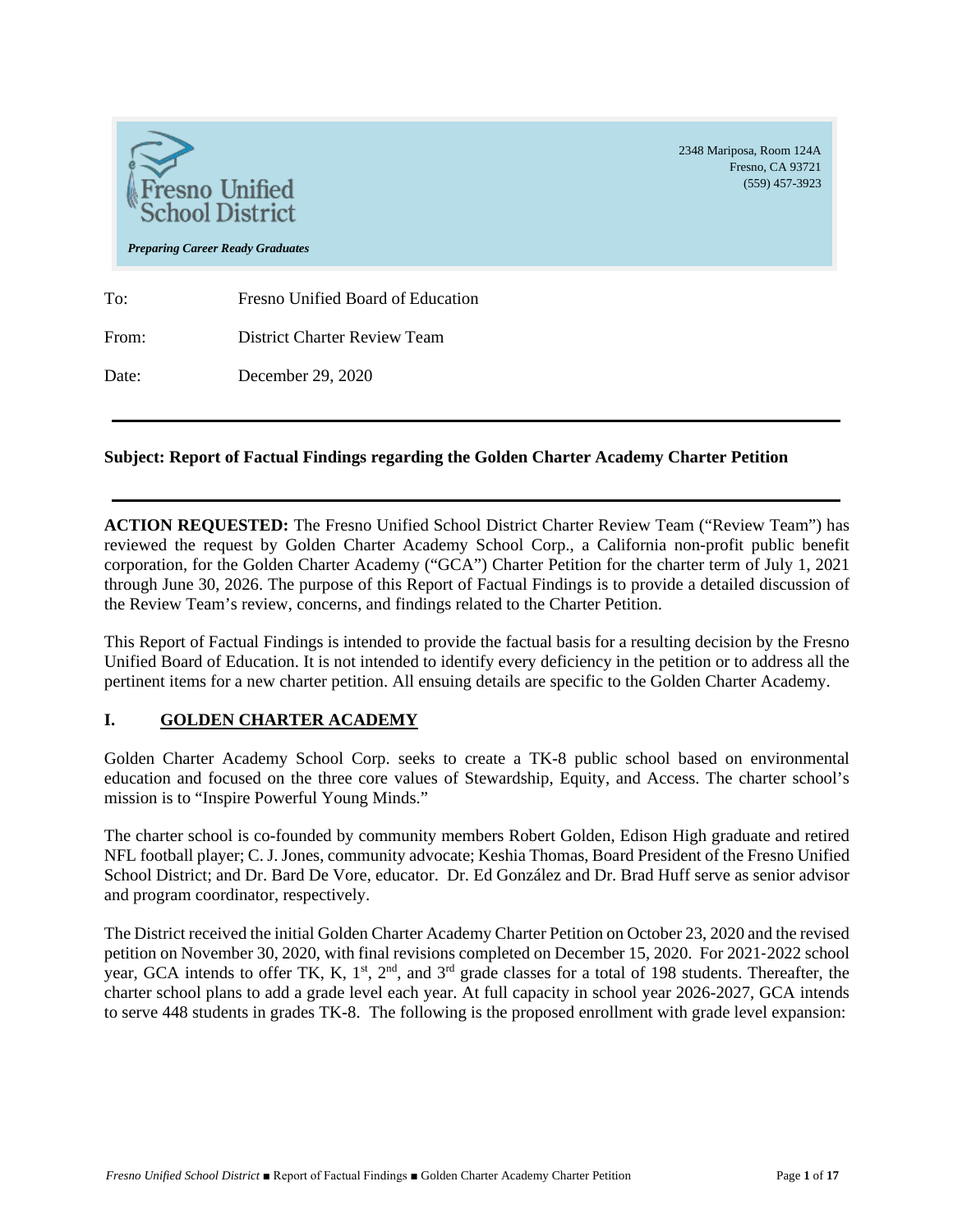| <b>Grade</b><br><b>Level</b> | 2021-22    | 2022-23 | 2023-24 | 2024-25 | 2025-26 | 2026-27 |
|------------------------------|------------|---------|---------|---------|---------|---------|
|                              |            |         |         |         |         |         |
| TK                           | 22         | 22      | 22      | 22      | 22      | 22      |
| $\mathbf K$                  | 44         | 44      | 44      | 44      | 44      | 44      |
| 1st                          | 44         | 44      | 44      | 44      | 44      | 44      |
| 2nd                          | 44         | 44      | 44      | 44      | 44      | 44      |
| 3rd                          | 44         | 44      | 44      | 44      | 44      | 44      |
| 4 <sup>th</sup>              |            | 50      | 50      | 50      | 50      | 50      |
| 5 <sup>th</sup>              |            |         | 50      | 50      | 50      | 50      |
| 6 <sup>th</sup>              |            |         |         | 50      | 50      | 50      |
| 7 <sup>th</sup>              |            |         |         |         | 50      | 50      |
| 8th                          |            |         |         |         |         | 50      |
| <b>TOTALS</b>                | <b>198</b> | 248     | 298     | 348     | 398     | 448     |

GCA plans to offer place-based educational opportunities, applied through the lens of a Universal Design for Learning (UDL) Standards Based curriculum, which provides hands-on experiences, research, and fieldwork in partnership with the Fresno Chaffee Zoo. GCA will focus on environmental education and environmental literacy.

For its facilities, GCA will lease Our Lady of Victory Catholic School, located at 1626 W Princeton Avenue, Fresno CA 93705 in west central Fresno, a private school facility that was closed by the Catholic Diocese after the 2019-2020 school year. This site will serve as GCA's school facility until it is able to secure a permanent location for the charter school. GCA is committed to serving the southwest and west-central community of Fresno and thus intends to operate in those neighborhoods near or adjacent to the Fresno Chaffee Zoo and Roeding Park.

# **II. CHARTER PETITION PROCEDURE**

The procedure for receiving and considering a charter petition is set forth in Education Code section 47605(b), which states the following:

*No later than 60 days after receiving a petition, in accordance with subdivision (a), the governing board of the school district shall hold a public hearing on the provisions of the charter, at which time the governing board of the school district shall consider the level of support for the petition by teachers employed by the school district, other employees of the school district, and parents. Following review of the petition and the public hearing, the governing board of the school district shall either grant or deny the charter within 90 days of receipt of the petition, provided, however, that the date may be extended by an additional 30 days if both parties agree to the extension. A petition is deemed received by the governing board of the school district for purposes of commencing the timelines described in this subdivision on the day the petitioner submits a petition to the district office, along with a signed certification that the petitioner deems the petition to be complete. The governing board of the school district shall publish all staff recommendations, including the recommended findings and, if applicable, the certification from the county superintendent of schools prepared pursuant to paragraph (8) of subdivision (c), regarding the petition at least 15 days before the public hearing at which the governing board of the school district will either grant or deny the charter. At the public hearing at which the governing board of the school district will either grant or deny the charter, petitioners shall have equivalent time and procedures to present evidence and testimony to respond to the staff recommendations and findings.*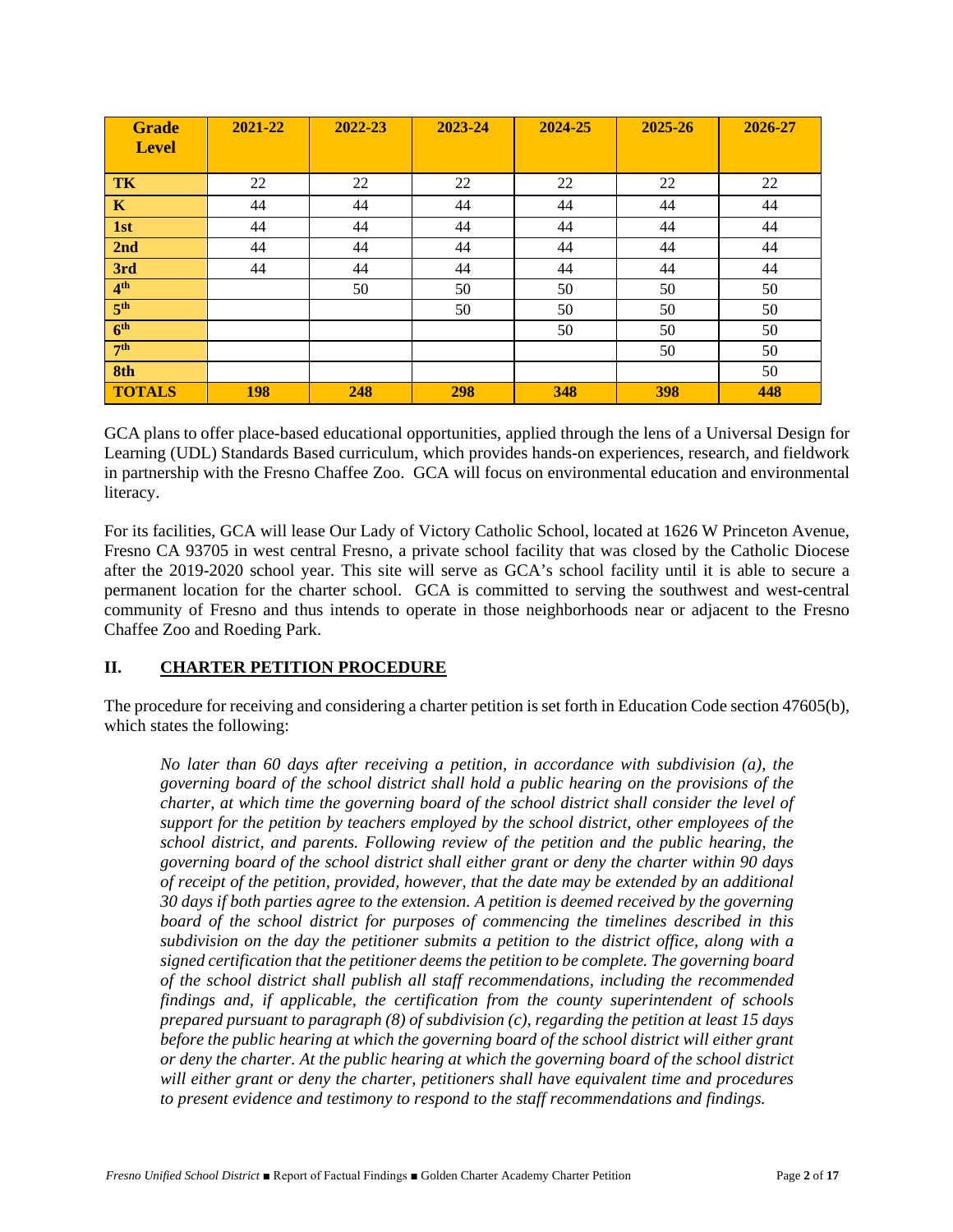## **III. CHARTER PETITION CRITERIA**

Education Code section 47605(c) sets forth the criteria for reviewing a charter petition as follows:

*In reviewing petitions for the establishment of charter schools pursuant to this section, the chartering authority shall be guided by the intent of the Legislature that charter schools are and should become an integral part of the California educational system and that the establishment of charter schools should be encouraged. The governing board of the school district shall grant a charter for the operation of a school under this part if it is satisfied that granting the charter is consistent with sound educational practice and with the interests of the community in which the school is proposing to locate. The governing board of the school district shall consider the academic needs of the pupils the school proposes to serve. The governing board of the school district shall not deny a petition for the establishment of a charter school unless it makes written factual findings, specific to the particular petition, setting forth specific facts to support one or more of the following findings:*

*(1) The charter school presents an unsound educational program for the pupils to be enrolled in the charter school.*

*(2) The petitioners are demonstrably unlikely to successfully implement the program set forth in the petition.*

*(3) The petition does not contain the number of signatures required by subdivision (a).*

*(4) The petition does not contain an affirmation of each of the conditions described in subdivision (e).*

*(5) The petition does not contain reasonably comprehensive descriptions of all of the following:*

*(A)(i) The educational program of the charter school, designed, among other things, to identify those whom the charter school is attempting to educate, what it means to be an "educated person" in the 21st century, and how learning best occurs. The goals identified in that program shall include the objective of enabling pupils to become self-motivated, competent, and lifelong learners.*

*(ii) The annual goals for the charter school for all pupils and for each subgroup of pupils identified pursuant to Section 52052, to be achieved in the state priorities, as described in subdivision (d) of Section 52060, that apply for the grade levels served, and specific annual actions to achieve those goals. A charter petition may identify additional school priorities, the goals for the school priorities, and the specific annual actions to achieve those goals.*

*(iii) If the proposed charter school will serve high school pupils, the manner in which the charter school will inform parents about the transferability of courses to other public high schools and the eligibility of courses to meet college entrance requirements. Courses offered by the charter school that are accredited by the Western Association of Schools and Colleges may be considered transferable and courses approved by the University of California or the California State University as creditable under the "A to G" admissions criteria may be considered to meet college entrance requirements.*

*(B) The measurable pupil outcomes identified for use by the charter school. "Pupil*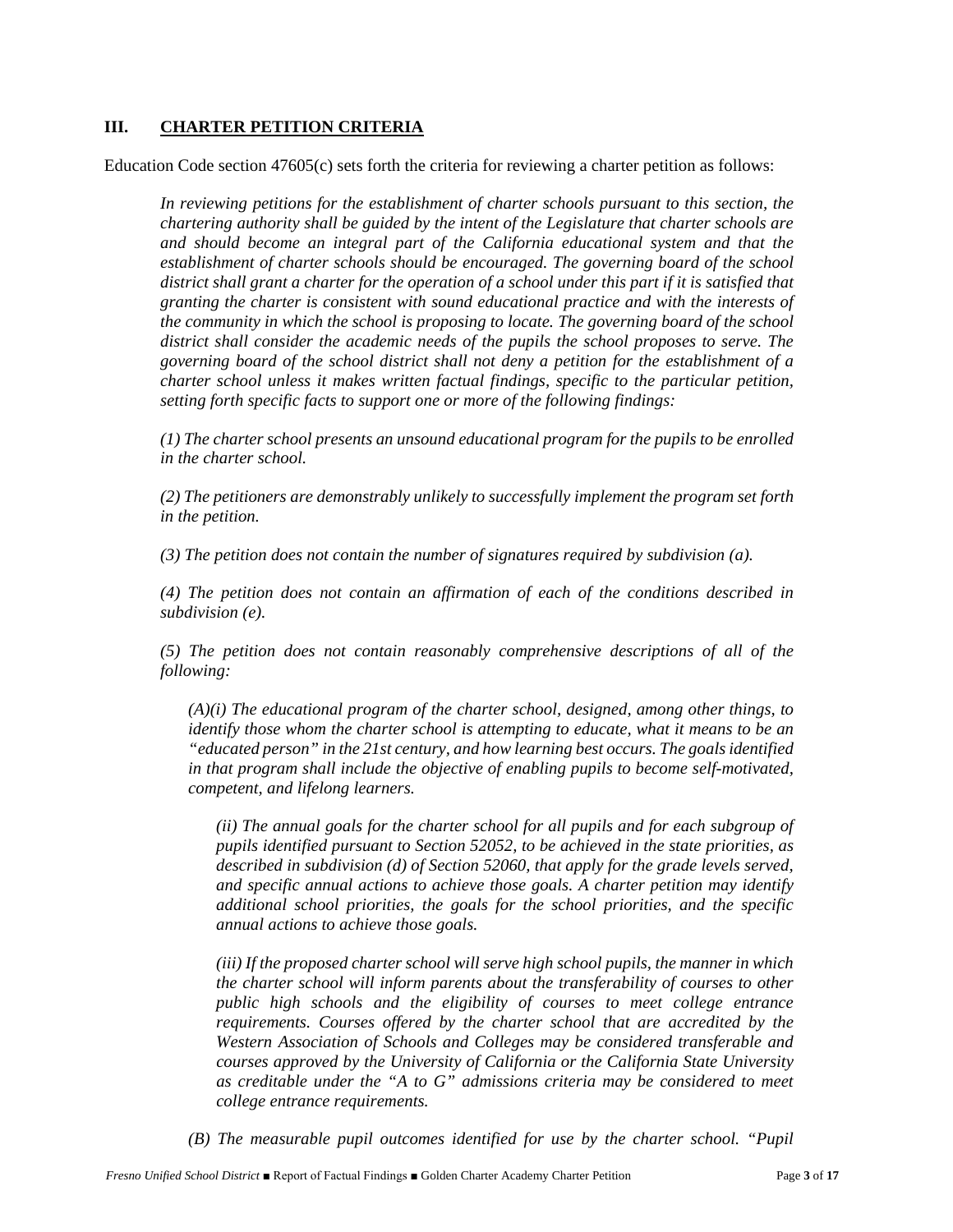*outcomes," for purposes of this part, means the extent to which all pupils of the charter school demonstrate that they have attained the skills, knowledge, and attitudes specified as goals in the charter school's educational program. Pupil outcomes shall include outcomes that address increases in pupil academic achievement both schoolwide and for all pupil subgroups served by the charter school, as that term is defined in subdivision (a) of Section 52052. The pupil outcomes shall align with the state priorities, as described in subdivision (d) of Section 52060, that apply for the grade levels served by the charter school.*

*(C) The method by which pupil progress in meeting those pupil outcomes is to be measured. To the extent practicable, the method for measuring pupil outcomes for state priorities shall be consistent with the way information is reported on a school accountability report card.*

*(D) The governance structure of the charter school, including, but not limited to, the process to be followed by the charter school to ensure parental involvement.*

*(E) The qualifications to be met by individuals to be employed by the charter school.*

*(F) The procedures that the charter school will follow to ensure the health and safety of pupils and staff. These procedures shall require all of the following:*

*(i) That each employee of the charter school furnish the charter school with a criminal record summary as described in Section 44237.*

*(ii) The development of a school safety plan, which shall include the safety topics listed in subparagraphs (A) to (J), inclusive, of paragraph (2) of subdivision (a) of Section 32282.*

*(iii) That the school safety plan be reviewed and updated by March 1 of every year by the charter school.*

*(G) The means by which the charter school will achieve a balance of racial and ethnic pupils, special education pupils, and English learner pupils, including redesignated fluent English proficient pupils, as defined by the evaluation rubrics in Section 52064.5, that is reflective of the general population residing within the territorial jurisdiction of the school district to which the charter petition is submitted. Upon renewal, for a charter school not deemed to be a local educational agency for purposes of special education pursuant to Section 47641, the chartering authority may consider the effect of school placements made by the chartering authority in providing a free and appropriate public education as required by the federal Individuals with Disabilities Education Act (Public Law 101-476),1 on the balance of pupils with disabilities at the charter school.*

*(H) Admission policies and procedures, consistent with subdivision (e).*

*(I) The manner in which annual, independent financial audits shall be conducted, which shall employ generally accepted accounting principles, and the manner in which audit exceptions and deficiencies shall be resolved to the satisfaction of the chartering authority.*

*(J) The procedures by which pupils can be suspended or expelled from the charter school for disciplinary reasons or otherwise involuntarily removed from the charter school for any reason. These procedures, at a minimum, shall include an explanation of how the*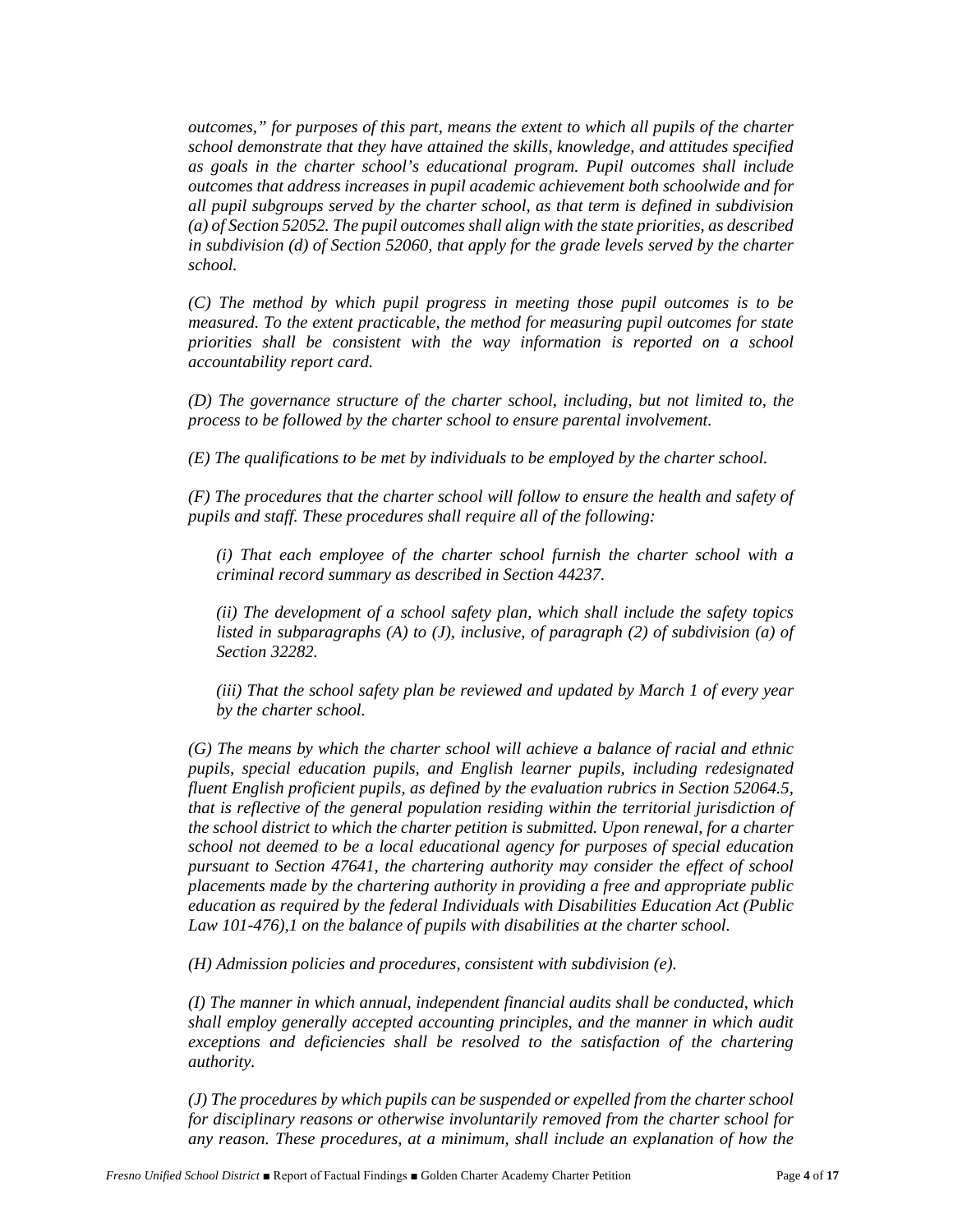*charter school will comply with federal and state constitutional procedural and substantive due process requirements that is consistent with all of the following:*

*(i) For suspensions of fewer than 10 days, provide oral or written notice of the charges against the pupil and, if the pupil denies the charges, an explanation of the evidence that supports the charges and an opportunity for the pupil to present the pupil's side of the story.*

*(ii) For suspensions of 10 days or more and all other expulsions for disciplinary reasons, both of the following:*

*(I) Provide timely, written notice of the charges against the pupil and an explanation of the pupil's basic rights.*

*(II) Provide a hearing adjudicated by a neutral officer within a reasonable number of days at which the pupil has a fair opportunity to present testimony, evidence, and witnesses and confront and cross-examine adverse witnesses, and at which the pupil has the right to bring legal counsel or an advocate.*

*(iii) Contain a clear statement that no pupil shall be involuntarily removed by the charter school for any reason unless the parent or guardian of the pupil has been provided written notice of intent to remove the pupil no less than five schooldays before the effective date of the action. The written notice shall be in the native language of the pupil or the pupil's parent or guardian or, if the pupil is a foster child or youth or a homeless child or youth, the pupil's educational rights holder, and shall inform the pupil, the pupil's parent or guardian, or the pupil's educational rights holder of the right to initiate the procedures specified in clause (ii) before the effective date of the action. If the pupil's parent, guardian, or educational rights holder initiates the procedures specified in clause (ii), the pupil shall remain enrolled and shall not be removed until the charter school issues a final decision. For purposes of this clause, "involuntarily removed" includes disenrolled, dismissed, transferred, or terminated, but does not include suspensions specified in clauses (i) and (ii).*

*(K) The manner by which staff members of the charter schools will be covered by the State Teachers' Retirement System, the Public Employees' Retirement System, or federal social security.*

*(L) The public school attendance alternatives for pupils residing within the school district who choose not to attend charter schools.*

*(M) The rights of an employee of the school district upon leaving the employment of the school district to work in a charter school, and of any rights of return to the school district after employment at a charter school.*

*(N) The procedures to be followed by the charter school and the chartering authority to resolve disputes relating to provisions of the charter.*

*(O) The procedures to be used if the charter school closes. The procedures shall ensure a final audit of the charter school to determine the disposition of all assets and liabilities of the charter school, including plans for disposing of any net assets and for the maintenance and transfer of pupil records.*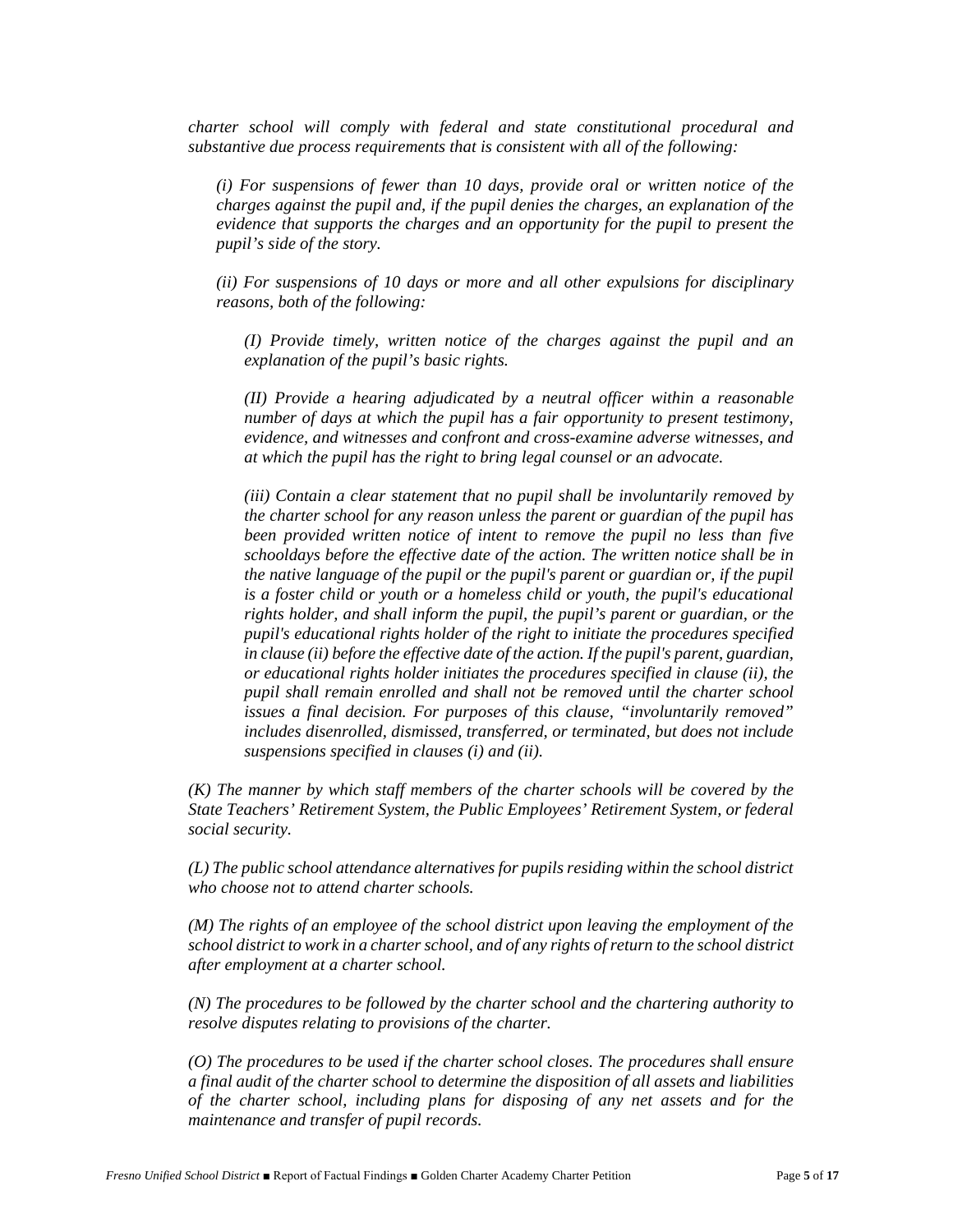*(6) The petition does not contain a declaration of whether or not the charter school shall be deemed the exclusive public employer of the employees of the charter school for purposes of Chapter 10.7 (commencing with Section 3540) of Division 4 of Title 1 of the Government Code.*

*(7) The charter school is demonstrably unlikely to serve the interests of the entire community in which the school is proposing to locate. Analysis of this finding shall include consideration of the fiscal impact of the proposed charter school. A written factual finding under this paragraph shall detail specific facts and circumstances that analyze and consider the following factors:*

*(A) The extent to which the proposed charter school would substantially undermine existing services, academic offerings, or programmatic offerings.*

*(B) Whether the proposed charter school would duplicate a program currently offered within the school district and the existing program has sufficient capacity for the pupils proposed to be served within reasonable proximity to where the charter school intends to locate.*

*(8) The school district is not positioned to absorb the fiscal impact of the proposed charter school. A school district satisfies this paragraph if it has a qualified interim certification pursuant to Section 42131 and the county superintendent of schools, in consultation with the County Office Fiscal Crisis and Management Assistance Team, certifies that approving the charter school would result in the school district having a negative interim certification pursuant to Section 42131, has a negative interim certification pursuant to Section 42131, or is under state receivership. Charter schools proposed in a school district satisfying one of these conditions shall be subject to a rebuttable presumption of denial.*

### **IV. REVIEW TEAM ANALYSIS OF PETITION REQUIRED ELEMENTS**

A summary of the Review Team's analysis related to the criteria set forth in Education Code section 47605 is provided in the following table.

| <b>Criteria</b> |                                                                                                                                                                                    | <b>Review Team Comments</b>                                                                                                                                         | <b>Meets Criteria</b> |                |
|-----------------|------------------------------------------------------------------------------------------------------------------------------------------------------------------------------------|---------------------------------------------------------------------------------------------------------------------------------------------------------------------|-----------------------|----------------|
|                 |                                                                                                                                                                                    |                                                                                                                                                                     | <b>Yes</b>            | N <sub>0</sub> |
| 1.              | The petition presents a sound<br>educational program for the pupils to be<br>enrolled in the charter school.<br>Education Code § $47605(c)(1)$                                     | As supported by evidence from the<br>petition, the petition contains an<br>adequate description of a sound<br>educational program.                                  |                       |                |
| 2.              | The petition contains evidence the<br>petitioners are demonstrably likely to<br>successfully implement the program set<br>forth in the petition.<br>Education Code § $47605(c)(2)$ | As supported by evidence from the<br>petition, the petitioners appear<br>demonstrably likely to successfully<br>implement the program set forth in<br>the petition. |                       |                |
| 3.              | The petition contains the number of<br>required signatures.<br>Education Code § $47605(c)(3)$                                                                                      | The petition contains the signatures of<br>5 credentialed teachers meaningfully<br>interested in teaching at GCA in<br>Appendix A.                                  | ✓                     |                |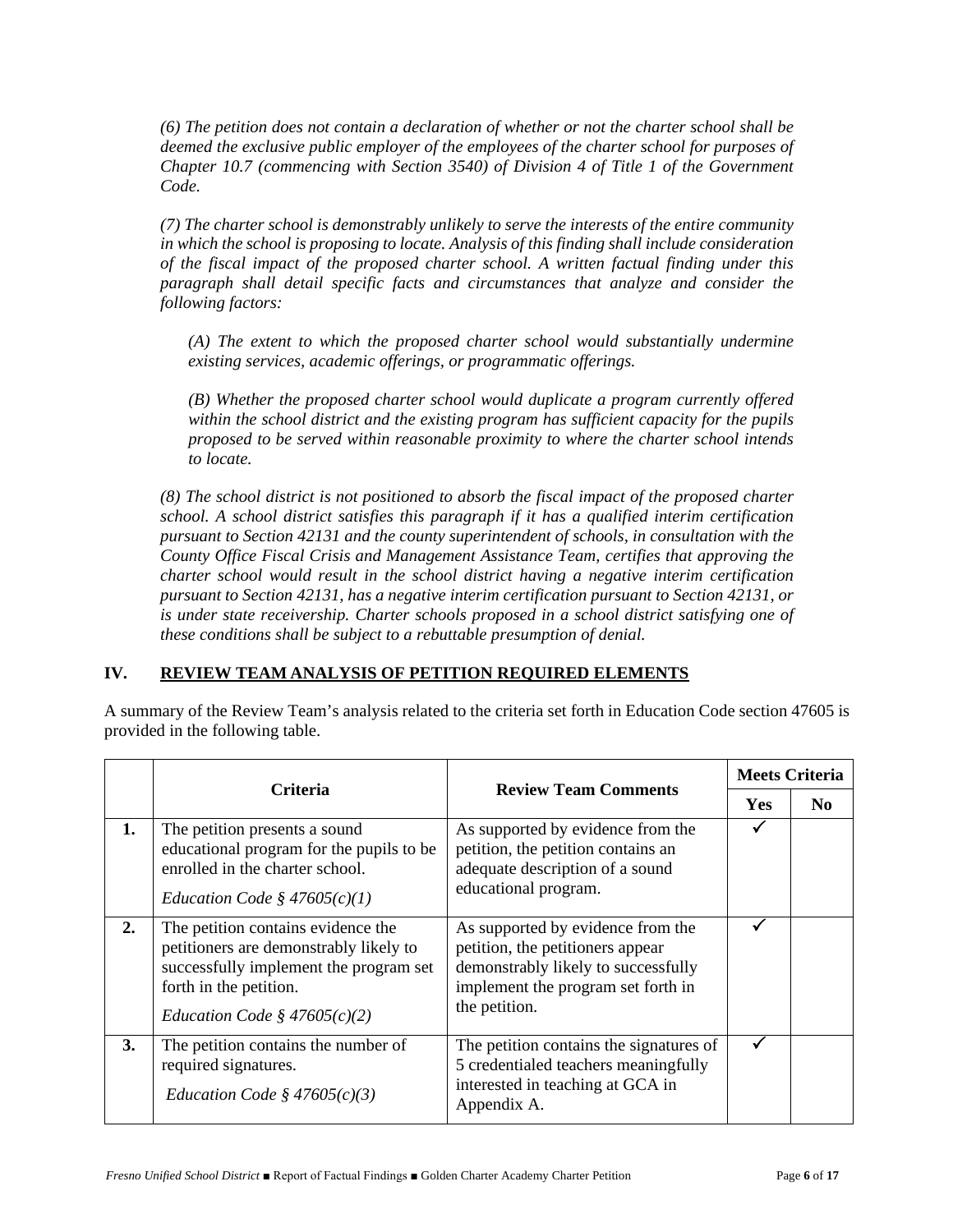| 4. | The petition contains an affirmation of<br>each of the described conditions.<br>Education Code § $47605(c)(4)$                                                                                                                                                                                                                                                                                                                                                                                                                                                                                                                                                                                                                                                                                                                                                                                                                                                                                                                                                                                                                                                                                                                                                                                                                                                                                                                                                                                                                                                                                                                                           | The petition contains the required<br>affirmations in the Affirmations and<br>Declarations section of the petition on<br>pages 5-7.                 | $\checkmark$ |  |
|----|----------------------------------------------------------------------------------------------------------------------------------------------------------------------------------------------------------------------------------------------------------------------------------------------------------------------------------------------------------------------------------------------------------------------------------------------------------------------------------------------------------------------------------------------------------------------------------------------------------------------------------------------------------------------------------------------------------------------------------------------------------------------------------------------------------------------------------------------------------------------------------------------------------------------------------------------------------------------------------------------------------------------------------------------------------------------------------------------------------------------------------------------------------------------------------------------------------------------------------------------------------------------------------------------------------------------------------------------------------------------------------------------------------------------------------------------------------------------------------------------------------------------------------------------------------------------------------------------------------------------------------------------------------|-----------------------------------------------------------------------------------------------------------------------------------------------------|--------------|--|
| 5. | The petition contains reasonably<br>comprehensive descriptions of the<br>following required elements.<br>Education Code § $47605(c)(5)$                                                                                                                                                                                                                                                                                                                                                                                                                                                                                                                                                                                                                                                                                                                                                                                                                                                                                                                                                                                                                                                                                                                                                                                                                                                                                                                                                                                                                                                                                                                  | As supported by evidence from the<br>petition, the petition contains<br>comprehensive descriptions of the<br>required elements.                     | ✓            |  |
| A. | The educational program of the charter<br>school, designed, among other things, to<br>identify those whom the charter school<br>is attempting to educate, what it means<br>to be an "educated person" in the 21st<br>century, and how learning best occurs.<br>The goals identified in that program<br>shall include the objective of enabling<br>pupils to become self-motivated,<br>competent, and lifelong learners.<br>The annual goals for the charter school<br>for all pupils and for each subgroup of<br>pupils identified pursuant to Section<br>52052, to be achieved in the state<br>priorities, as described in subdivision<br>(d) of Section 52060, that apply for the<br>grade levels served, and specific annual<br>actions to achieve those goals. A charter<br>petition may identify additional school<br>priorities, the goals for the school<br>priorities, and the specific annual<br>actions to achieve those goals.<br>If the proposed charter school will serve<br>high school pupils, the manner in which<br>the charter school will inform parents<br>about the transferability of courses to<br>other public high schools and the<br>eligibility of courses to meet college<br>entrance requirements. Courses offered<br>by the charter school that are accredited<br>by the Western Association of Schools<br>and Colleges may be considered<br>transferable and courses approved by<br>the University of California or the<br>California State University as creditable<br>under the "A to G" admissions criteria<br>may be considered to meet college<br>entrance requirements.<br><i>Education Code</i> § $47605(c)(5)(A)$ | Based on a thorough review, the<br>educational program on pages 17-104<br>meets the requirements of the<br>applicable Education Code<br>subsection. | ✓            |  |
|    |                                                                                                                                                                                                                                                                                                                                                                                                                                                                                                                                                                                                                                                                                                                                                                                                                                                                                                                                                                                                                                                                                                                                                                                                                                                                                                                                                                                                                                                                                                                                                                                                                                                          |                                                                                                                                                     |              |  |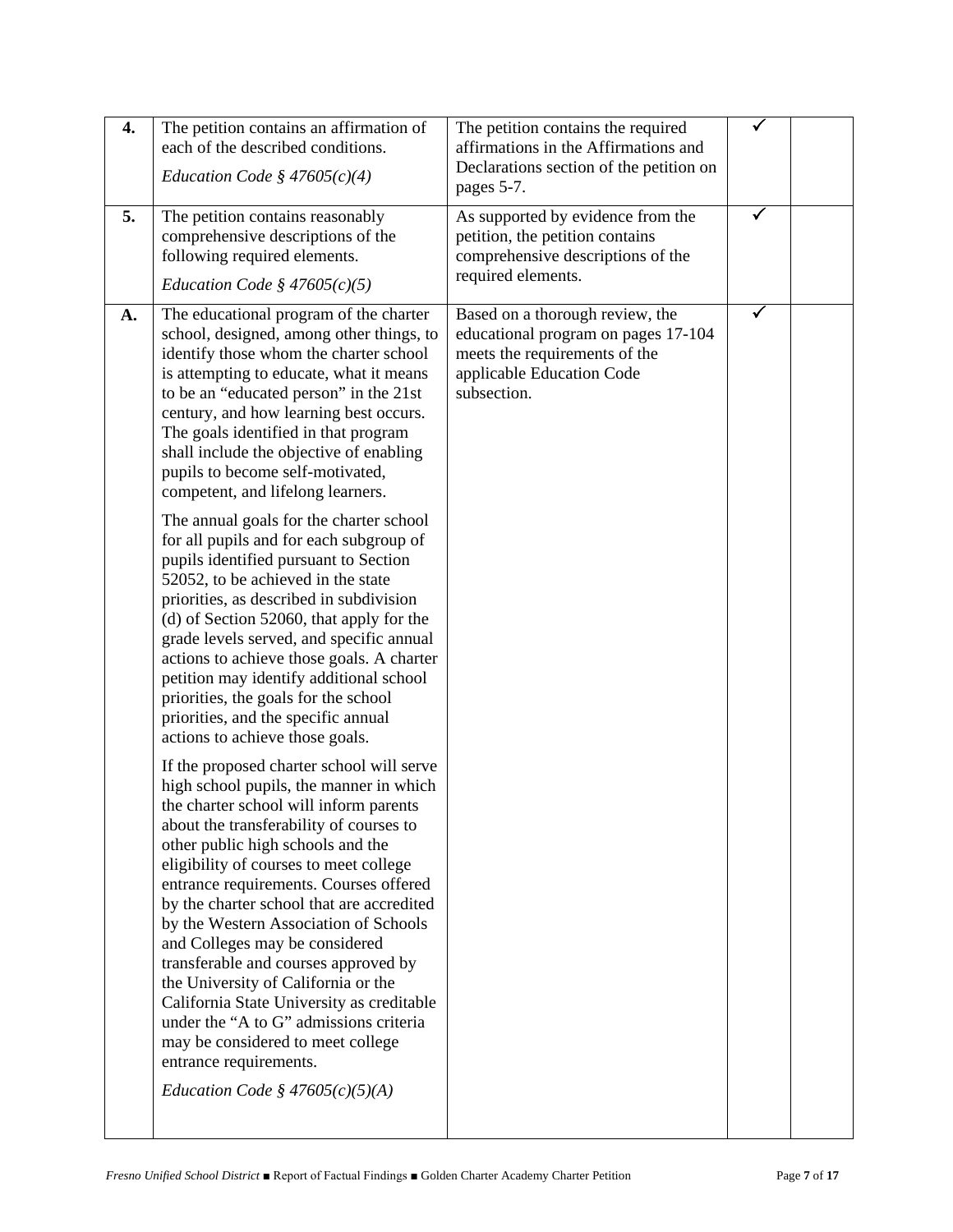| <b>B.</b> | The measurable pupil outcomes<br>identified for use by the charter school.<br>"Pupil outcomes," for purposes of this<br>part, means the extent to which all<br>pupils of the charter school demonstrate<br>that they have attained the skills,<br>knowledge, and attitudes specified as<br>goals in the charter school's educational<br>program. Pupil outcomes shall include<br>outcomes that address increases in pupil<br>academic achievement both schoolwide<br>and for all pupil subgroups served by<br>the charter school, as that term is<br>defined in subdivision (a) of Section<br>52052. The pupil outcomes shall align<br>with the state priorities, as described in<br>subdivision (d) of Section 52060, that<br>apply for the grade levels served by the<br>charter school.<br>Education Code § $47605(c)(5)(B)$ | Based on a thorough review, the<br>measurable pupil outcomes on pages<br>105-120 are adequately described to<br>meet the requirements of the<br>applicable Education Code<br>subsection.<br>Through the District's oversight<br>process during the term of the charter,<br>the Review Team will work with<br>GCA to refine measurable pupil<br>outcomes and identify areas for<br>improvement.                                |   |  |
|-----------|---------------------------------------------------------------------------------------------------------------------------------------------------------------------------------------------------------------------------------------------------------------------------------------------------------------------------------------------------------------------------------------------------------------------------------------------------------------------------------------------------------------------------------------------------------------------------------------------------------------------------------------------------------------------------------------------------------------------------------------------------------------------------------------------------------------------------------|-------------------------------------------------------------------------------------------------------------------------------------------------------------------------------------------------------------------------------------------------------------------------------------------------------------------------------------------------------------------------------------------------------------------------------|---|--|
| C.        | The method by which pupil progress in<br>meeting those pupil outcomes is to be<br>measured. To the extent practicable, the<br>method for measuring pupil outcomes<br>for state priorities shall be consistent<br>with the way information is reported on<br>a school accountability report card.<br>Education Code § $47605(c)(5)(C)$                                                                                                                                                                                                                                                                                                                                                                                                                                                                                           | Based on a thorough review, the<br>method by which pupil progress will<br>be measured on pages 121-126 is<br>adequately described to meet the<br>requirements of the applicable<br>Education Code subsection.<br>Through the District's oversight<br>process during the term of the charter,<br>the Review Team will work with<br>GCA to refine measurable pupil<br>outcomes and identify areas for<br>improvement.           |   |  |
| D.        | The governance structure of the charter<br>school, including, but not limited to, the<br>process to be followed by the charter<br>school to ensure parental involvement.<br>Education Code § $47605(c)(5)(D)$                                                                                                                                                                                                                                                                                                                                                                                                                                                                                                                                                                                                                   | Based on a thorough review, the<br>governance structure on pages 127-<br>131 meets the requirements of the<br>applicable Education Code<br>subsection.                                                                                                                                                                                                                                                                        |   |  |
| Е.        | The qualifications to be met by<br>individuals to be employed by the<br>charter school.<br>Education Code § $47605(c)(5)(E)$                                                                                                                                                                                                                                                                                                                                                                                                                                                                                                                                                                                                                                                                                                    | Based on a thorough review, the<br>charter school employee<br>qualifications on pages 132-143 meet<br>the requirements of the applicable<br>Education Code subsection provided<br>GCA confirms the Principal position<br>will require an Administrative<br>Services Credential or designates<br>another charter school employee with<br>an Administrative Services Credential<br>who will evaluate certificated<br>employees. | ✓ |  |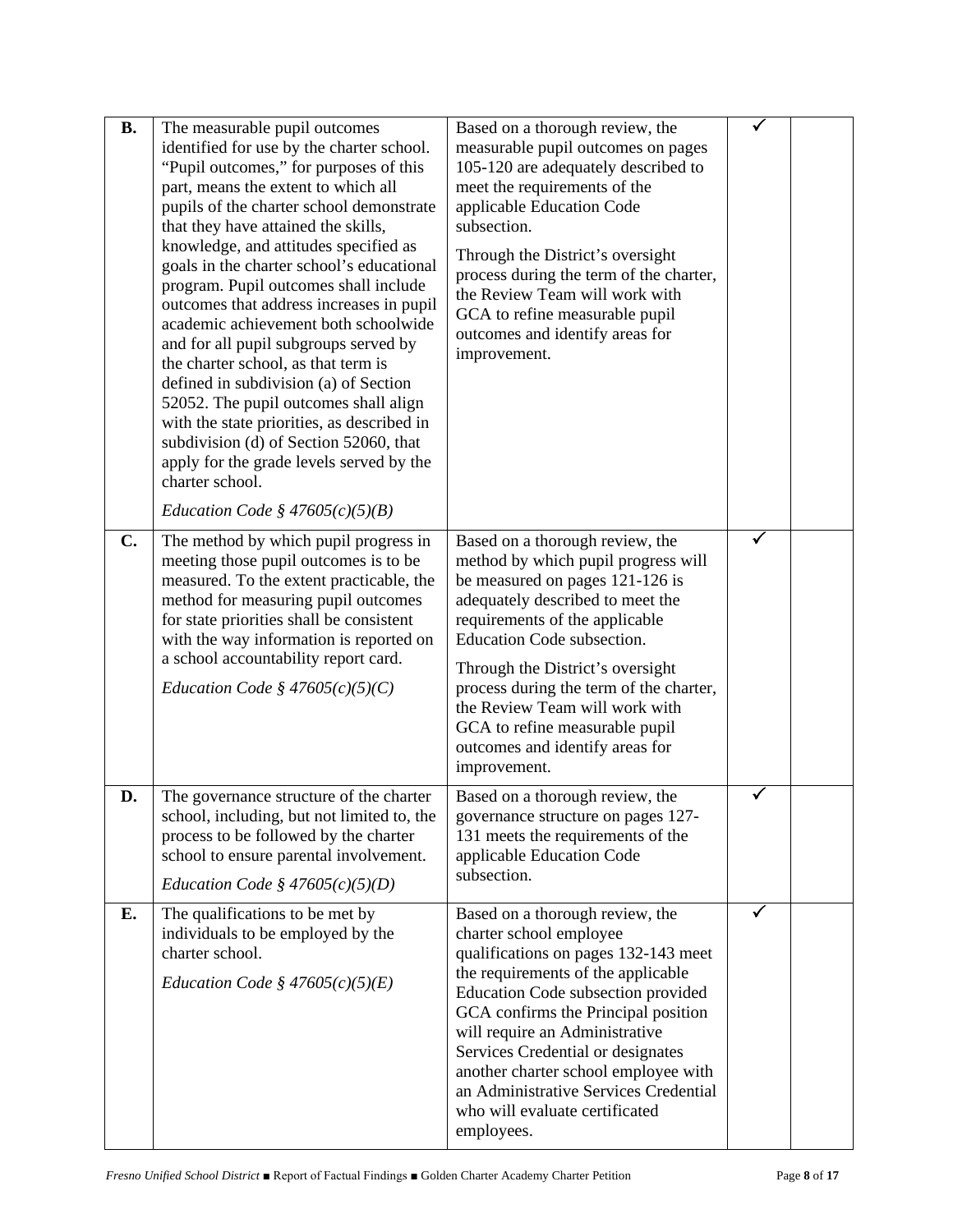| F. | The procedures that the charter school<br>will follow to ensure the health and<br>safety of pupils and staff. These<br>procedures shall require all of the<br>following: (i) That each employee of<br>the charter school furnish the charter<br>school with a criminal record summary<br>as described in Section 44237; (ii) The<br>development of a school safety plan,<br>which shall include the safety topics<br>listed in subparagraphs $(A)$ to $(J)$ ,<br>inclusive, of paragraph (2) of<br>subdivision (a) of Section 32282; and<br>(iii) That the school safety plan be<br>reviewed and updated by March 1 of<br>every year by the charter school.<br>Education Code § $47605(c)(5)(F)$                                                                                                                                                                                                                                                                                                              | Based on a thorough review, the<br>charter school's procedures for health<br>and safety on pages 144-148 meet the<br>requirements of the applicable<br>Education Code subsection provided<br>the petitioners remove the reference<br>to GCA using the District's policies<br>and procedures for mandated child<br>abuse reporting on page 145. | ✓ |  |
|----|---------------------------------------------------------------------------------------------------------------------------------------------------------------------------------------------------------------------------------------------------------------------------------------------------------------------------------------------------------------------------------------------------------------------------------------------------------------------------------------------------------------------------------------------------------------------------------------------------------------------------------------------------------------------------------------------------------------------------------------------------------------------------------------------------------------------------------------------------------------------------------------------------------------------------------------------------------------------------------------------------------------|------------------------------------------------------------------------------------------------------------------------------------------------------------------------------------------------------------------------------------------------------------------------------------------------------------------------------------------------|---|--|
| G. | The means by which the charter school<br>will achieve a balance of racial and<br>ethnic pupils, special education pupils,<br>and English learner pupils, including<br>redesignated fluent English proficient<br>pupils, as defined by the evaluation<br>rubrics in Section 52064.5, that is<br>reflective of the general population<br>residing within the territorial<br>jurisdiction of the school district to<br>which the charter petition is submitted.<br>Upon renewal, for a charter school not<br>deemed to be a local educational agency<br>for purposes of special education<br>pursuant to Section 47641, the<br>chartering authority may consider the<br>effect of school placements made by the<br>chartering authority in providing a free<br>and appropriate public education as<br>required by the federal Individuals with<br>Disabilities Education Act (Public Law<br>101-476),1 on the balance of pupils<br>with disabilities at the charter school.<br>Education Code § $47605(c)(5)(G)$ | Based on a thorough review, the<br>means by which the charter school<br>will achieve a balance of racial and<br>ethnic pupils on pages 149-150 meet<br>the requirements of the applicable<br>Education Code subsection.                                                                                                                        | ✓ |  |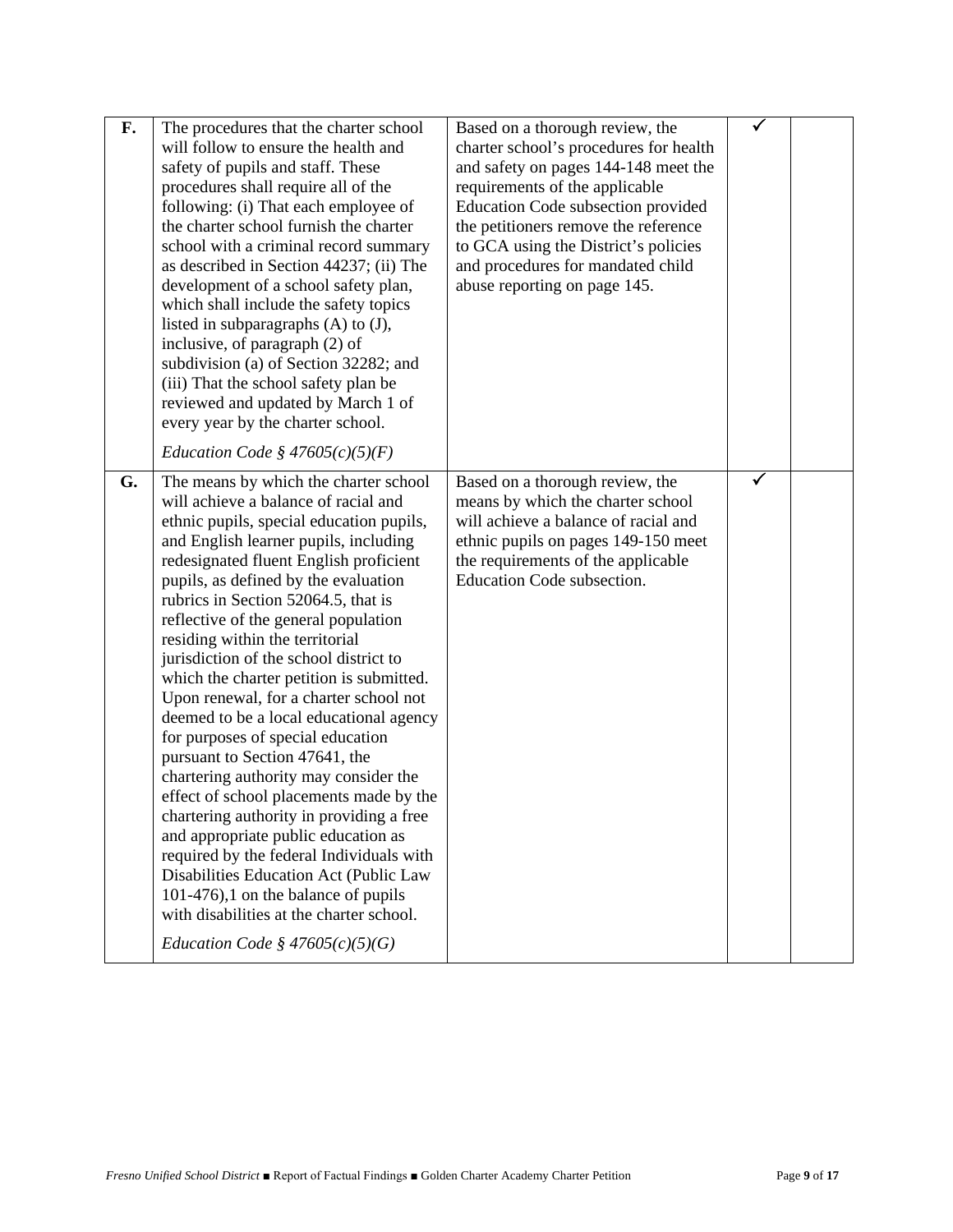| H. | Admission policies and procedures,<br>consistent with Education Code §<br>$47605(e)$ .<br>Education Code § $47605(c)(5)(H)$                                                                                                                                                                                                                                                                                                                           | Based on a thorough review, the<br>admissions policies and procedures<br>on pages 151-155 will meet the<br>requirements of the applicable<br>Education Code subsection provided<br>GCA replaces the admissions policies<br>and procedures section in the petition<br>with the recommended admissions<br>policies and procedures section<br>prepared by the Review Team and<br>provided to GCA for its use. |              |  |
|----|-------------------------------------------------------------------------------------------------------------------------------------------------------------------------------------------------------------------------------------------------------------------------------------------------------------------------------------------------------------------------------------------------------------------------------------------------------|------------------------------------------------------------------------------------------------------------------------------------------------------------------------------------------------------------------------------------------------------------------------------------------------------------------------------------------------------------------------------------------------------------|--------------|--|
| I. | The manner in which annual,<br>independent financial audits shall be<br>conducted, which shall employ<br>generally accepted accounting<br>principles, and the manner in which<br>audit exceptions and deficiencies shall<br>be resolved to the satisfaction of the<br>chartering authority.<br>Education Code § $47605(c)(5)(I)$                                                                                                                      | Based on a thorough review, the<br>manner in which financial audits will<br>be conducted on page 156-157 meets<br>the requirements of the applicable<br>Education Code subsection.                                                                                                                                                                                                                         | $\checkmark$ |  |
| J. | The procedures by which pupils can be<br>suspended or expelled from the charter<br>school for disciplinary reasons or<br>otherwise involuntarily removed from<br>the charter school for any reason. These<br>procedures, at a minimum, shall include<br>an explanation of how the charter<br>school will comply with federal and<br>state constitutional procedural and<br>substantive due process requirements.<br>Education Code § $47605(c)(5)(J)$ | Based on a thorough review, the<br>suspension and expulsion policies on<br>pages 158-179 will meet the<br>requirements of the applicable<br>Education Code subsection provided<br>the petition adds a clear statement that<br>no pupil shall be involuntarily<br>removed in compliance with<br><b>Education Code section</b><br>$47605(c)(J)(iii)$ .                                                       |              |  |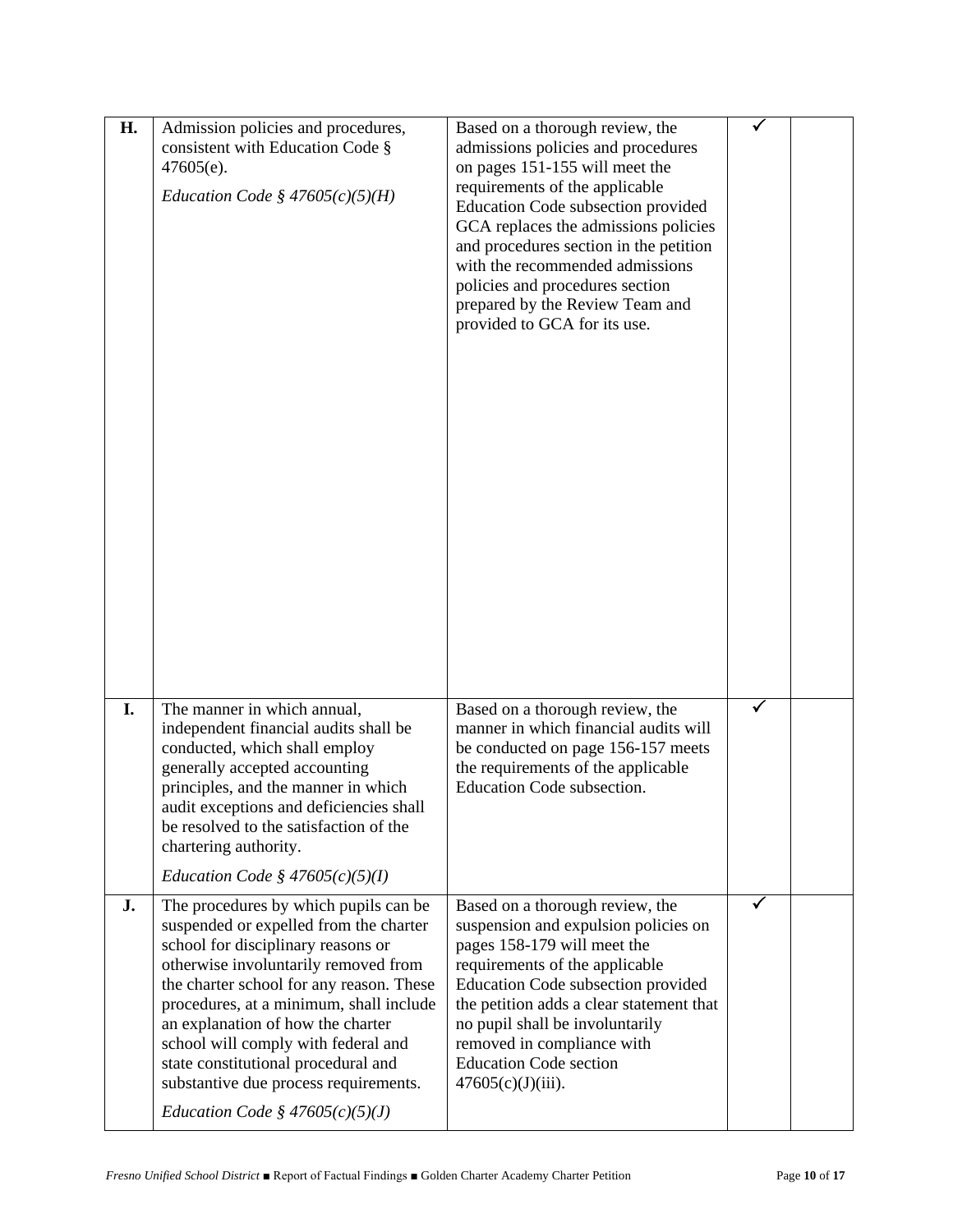| <b>K.</b> | The manner by which staff members of<br>the charter schools will be covered by<br>the State Teachers' Retirement System,<br>the Public Employees' Retirement<br>System, or federal social security.<br><i>Education Code</i> § $47605(c)(5)(K)$                                                                                                                            | Based on a thorough review, the<br>manner in which staff will be covered<br>for retirement on page 180 meets the<br>requirements of the applicable<br>Education Code subsection.                                                                                                                                                        |              |  |
|-----------|----------------------------------------------------------------------------------------------------------------------------------------------------------------------------------------------------------------------------------------------------------------------------------------------------------------------------------------------------------------------------|-----------------------------------------------------------------------------------------------------------------------------------------------------------------------------------------------------------------------------------------------------------------------------------------------------------------------------------------|--------------|--|
| L.        | The public school attendance<br>alternatives for pupils residing within<br>the school district who choose not to<br>attend charter schools.<br>Education Code § $47605(c)(5)(L)$                                                                                                                                                                                           | Based on a thorough review, the<br>public school attendance alternatives<br>on page 181 meet the requirements of<br>the applicable Education Code<br>subsection.                                                                                                                                                                        |              |  |
| M.        | The rights of an employee of the school<br>district upon leaving the employment of<br>the school district to work in a charter<br>school, and of any rights of return to the<br>school district after employment at a<br>charter school.<br>Education Code § $47605(c)(5)(M)$                                                                                              | Based on a thorough review, the<br>rights of an employee on page 182<br>meet the requirements of the<br>applicable Education Code subsection<br>provided the petitioners remove the<br>entire sentence stating the District<br>will determine whether former<br>employees continue to earn service<br>credit while employed at the GCA. | $\checkmark$ |  |
| N.        | The procedures to be followed by the<br>charter school and the chartering<br>authority to resolve disputes relating to<br>provisions of the charter.<br><i>Education Code</i> § $47605(c)(5)(N)$                                                                                                                                                                           | Based on a thorough review, the<br>dispute resolution procedures on<br>pages 183-184 meet the requirements<br>of the applicable Education Code<br>subsection.                                                                                                                                                                           |              |  |
| <b>O.</b> | The procedures to be used if the charter<br>school closes. The procedures shall<br>ensure a final audit of the charter school<br>to determine the disposition of all assets<br>and liabilities of the charter school,<br>including plans for disposing of any net<br>assets and for the maintenance and<br>transfer of pupil records.<br>Education Code § $47605(c)(5)(O)$ | Based on a thorough review, the<br>closing procedures on pages 185-187<br>meet the requirements of the<br>applicable Education Code<br>subsection.                                                                                                                                                                                      |              |  |
| 6.        | The petition contains a declaration of<br>whether or not the charter school shall<br>be deemed the exclusive public<br>employer of the employees of the<br>charter school for purposes of Chapter<br>10.7 (commencing with Section 3540)<br>of Division 4 of Title 1 of the<br>Government Code.<br>Education Code § $47605(c)(6)$                                          | The petition contains this declaration<br>on page 6 of the petition.                                                                                                                                                                                                                                                                    |              |  |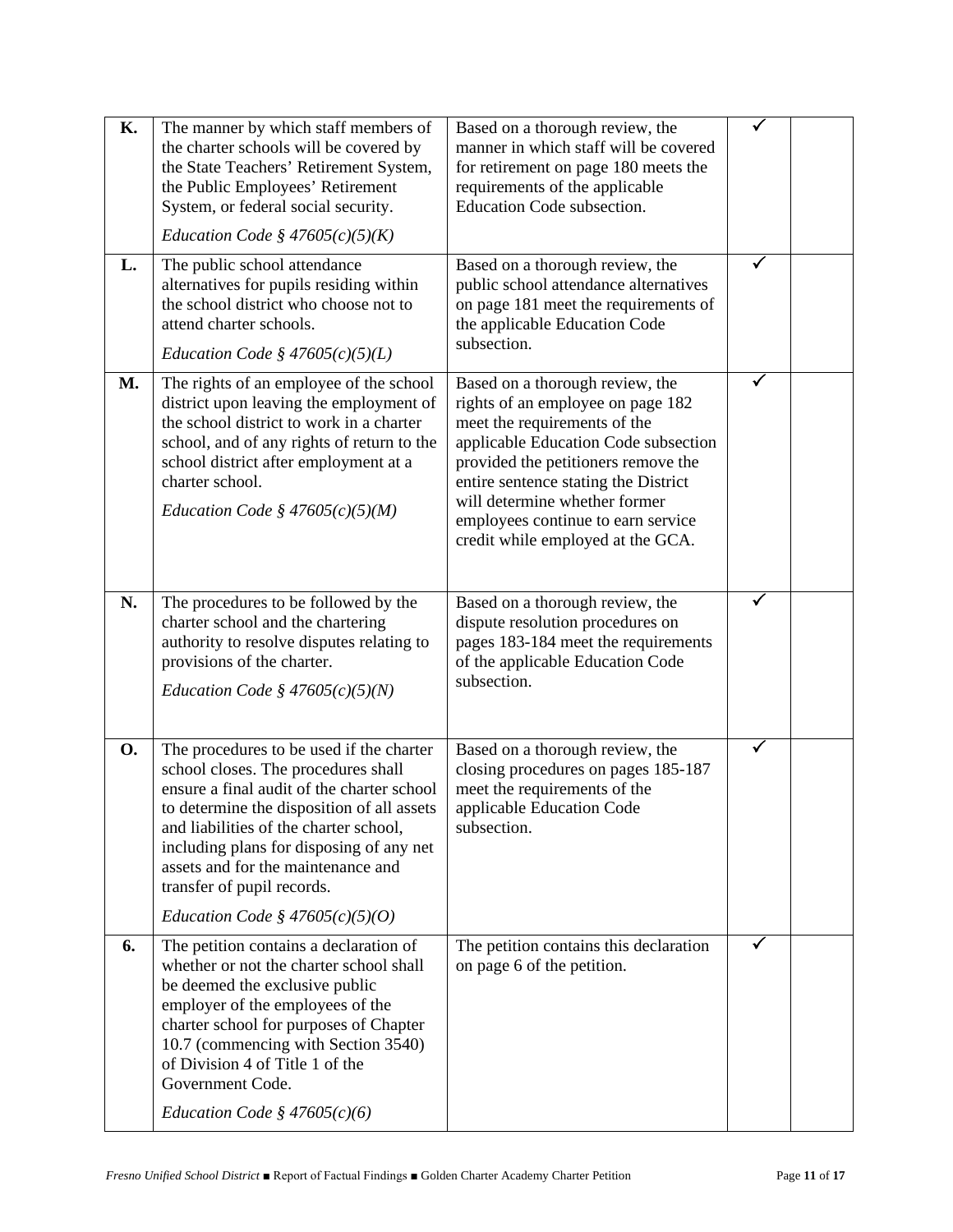| 7. | The charter school is demonstrably<br>likely to serve the interests of the entire<br>community in which the school is<br>proposing to locate.<br>Education Code § $47605(c)(7)$ | As supported by evidence from the<br>petition, the petition demonstrates that<br>the charter school is likely to serve<br>the interests of the entire community. |  |
|----|---------------------------------------------------------------------------------------------------------------------------------------------------------------------------------|------------------------------------------------------------------------------------------------------------------------------------------------------------------|--|
| 8. | The school district is positioned to<br>absorb the fiscal impact of the proposed<br>charter school.<br>Education Code § $47605(c)(8)$                                           | The District is likely positioned to<br>absorb the financial impact.                                                                                             |  |

# **V. REVIEW TEAM ANALYSIS OF FINANCIAL STABILITY**

An analysis of the financial statements provided in the petition has been completed. The financial statements analyzed include the five-year revenue and expenditure budget narrative, enrollment assumptions, five-year multi-year projections and the Local Control Funding Formula (LCFF) calculations. GCA plans to serve South-West and West-Central Fresno, and will lease the Our Lady of Victory Catholic School, a private school facility in West-Central Fresno, with a plan to relocate and find a permanent location near the Fresno Chaffee Zoo.

## **Financial Stability**

GCA does not anticipate any deficit spending in the first five years of operation. GCA anticipates an ending cash balance of \$44,519.77 in the first year that increases to \$1,437,475 at the end of the fifth year. The charter school expects to borrow/access funding in the first three months of operation from its operators, Golden Charter Academy School Corp. GCA has funding available to facilitate the operations of the school and the petition states "Golden Charter Academy will supplement public funding through philanthropic efforts in order to provide for the full innovative educational experience."

| <b>Components of Ending Cash</b><br><b>Balance</b> | $2021 - 22$<br><b>MYP</b> | 2022-23<br><b>MYP</b>                 | 2023-24<br><b>MYP</b> | 2024-25<br><b>MYP</b> | 2025-26<br><b>MYP</b> |
|----------------------------------------------------|---------------------------|---------------------------------------|-----------------------|-----------------------|-----------------------|
| Projected Ending Cash<br>Balance                   |                           | \$44,519.77 \$175,911.22 \$508,694.17 |                       | \$873,780.81          | \$1,437,475.44        |
| Reserve Level as a Percent                         | 2.09%                     | 6.90%                                 | 16.08%                | 23.82%                | 33.08%                |

GCA is budgeting \$100,000 in start-up costs before the first year of operation in 2021-2022. These costs will consist of \$86,500 in materials and supplies and \$13,500 will be used for salaries. However, there is a no allocation for benefits. In the first two years of operation, GCA only expects to receive apportionment funding and \$82,500 in undisclosed local revenues. Taking into account the projected low reserve level in the first year, GCA will be in deficit spending if its ADA does not materialize. This would require GCA to acquire additional funding so that operations can continue through the end of the second year. Overall, based on the petition's projections GCA is projected to maintain a positive fund balance, which is anticipated to increase each year.

# **ADA Projection**

GCA anticipates its Average Daily Attendance (ADA) rate to be 90.46%, which is reasonable. In addition, enrollment is projected to be 198 in the first year of operation and projected to increase by 50 every year as the charter school adds a new grade level until 2026-2027, when GCA will be fully operational with grade levels TK-8th and a total enrollment of 448. This translates to 178 ADA in the first year and 361 ADA in year five as ADA grows by 46 each fiscal year. The unduplicated pupils average is projected to be around 91.24%.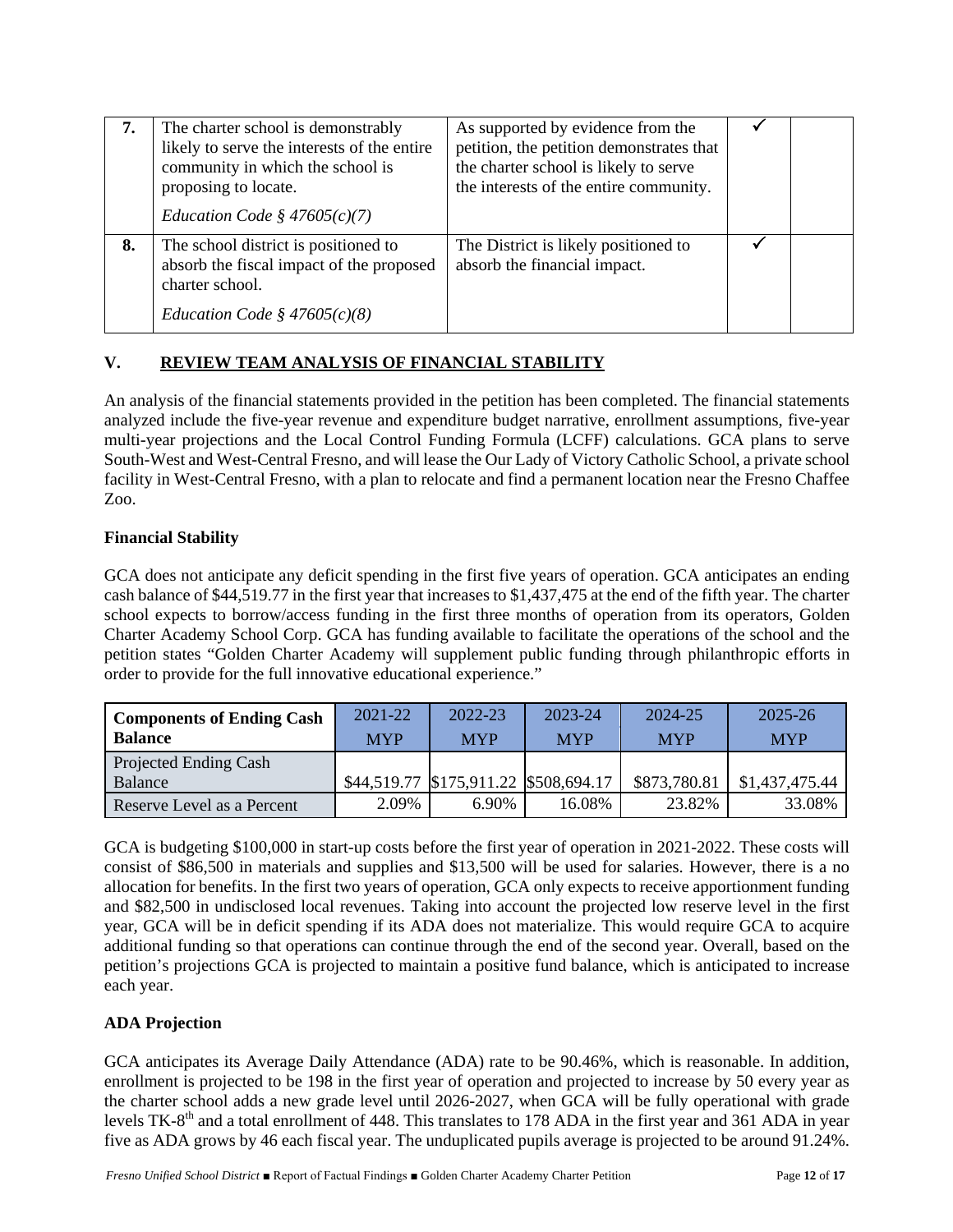This rate is appropriate, based on the schools in the same region in which the charter will operate. For example, Addams and Muir Elementary have over 95% unduplicated rate and are in the same geographical region that GCA is proposing to locate to.



### **Revenues**

GCA is utilizing the LCFF calculator for its LCFF estimates. Based on the calculation done by the District, the multi-year projections provided by GCA are within a -0.41% to 0.05% variance for the calculated amounts. For 2025-2026, the charter school is using an estimate for LCFF revenue. It is using 90.46% ADA rate, and 91.24% unduplicated pupil count rate. The LCFF revenues are reasonable if enrollment and ADA in 2021- 2022 through 2025-2026 materializes.

Please note, the petition lumps together revenue earned from the After-School Program with LCFF apportionment funding, which can be misleading.

| <b>LCFF</b> Revenues                          | 2021-22     | 2022-23     | 2023-24     | 2024-25     | $2025 - 26$ |
|-----------------------------------------------|-------------|-------------|-------------|-------------|-------------|
| Submitted by Golden<br><b>Charter Academy</b> | \$2,053,382 | \$2,555,179 | \$3,059,191 | \$3,535,592 | \$4,352,735 |
| Calculated by FUSD                            | \$2,053,382 | \$2,549,018 | \$3,046,686 | \$3,537,200 | N/A         |
| Difference                                    | \$0         | $(\$6,161)$ | (\$12,505)  | \$1,608     | N/A         |
| Percentage difference                         | $0.00\%$    | $-0.24\%$   | $-0.41%$    | 0.05%       |             |

The petition does not include any projections for restricted/unrestricted lottery, facilities grants, and child nutrition state reimbursements. In addition, the petition does not account for any donations or financing.

#### **Expenses**

#### Personnel:

GCA projects to start the first school year with 9 certificated teachers. By 2025-2026, it is projecting to have 17 certificated teachers and one certificated principal. The certificated personnel salaries are approximately 27% of all annual expenditures.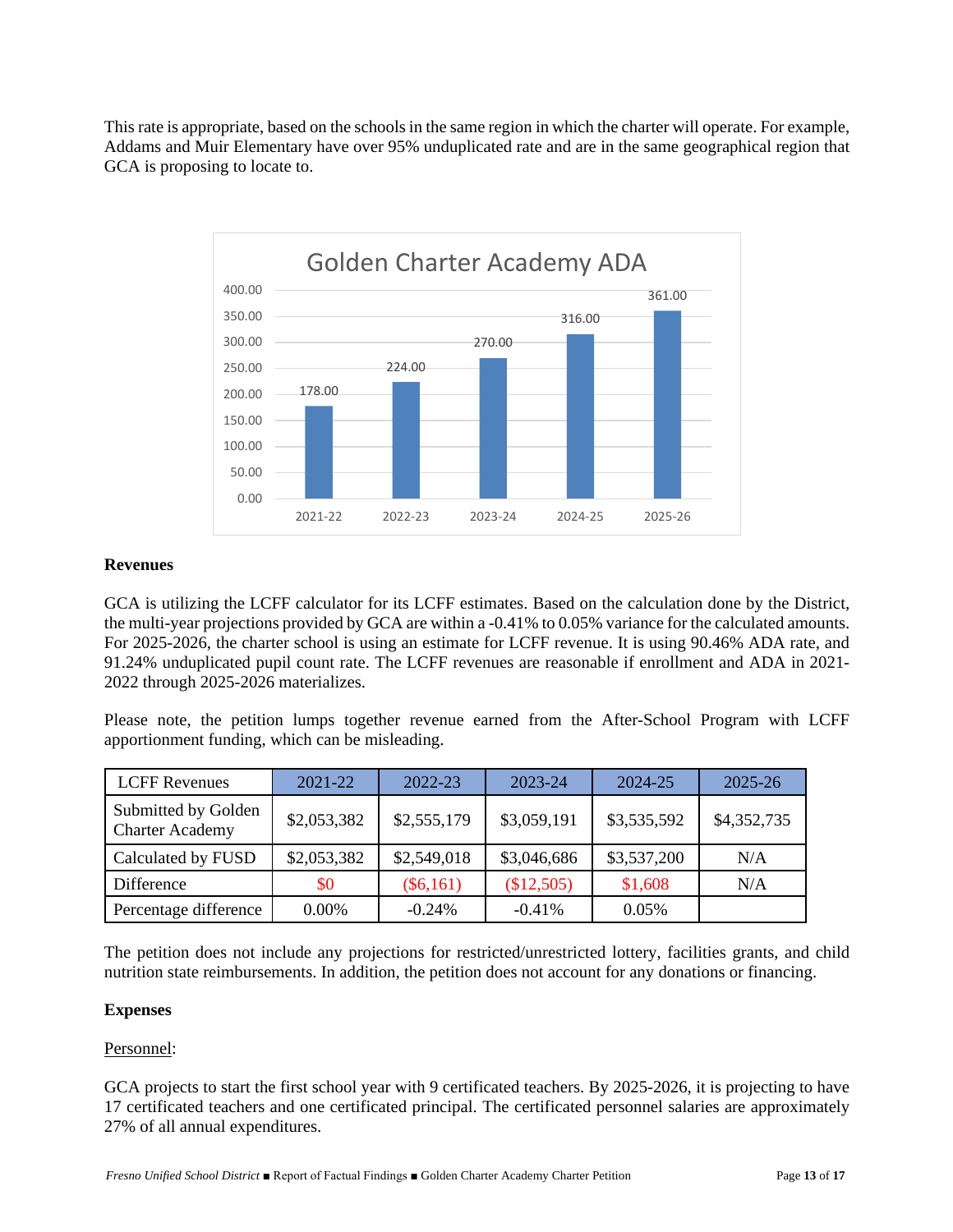|                           | 2021-22    | 2022-23    | 2023-24    | 2024-25    | 2025-26    |
|---------------------------|------------|------------|------------|------------|------------|
| <b>Certificated Staff</b> | <b>MYP</b> | <b>MYP</b> | <b>MYP</b> | <b>MYP</b> | <b>MYP</b> |
| Principal                 |            | υ          |            |            |            |
| <b>Teachers</b>           |            | 11         | 13         | 15         | 17         |
| <b>Total FTE</b>          |            | 11         | 13         | 16         | 18         |

Classified salaries are projected to be approximately 16% of all annual expenditures, which includes a CEO, administrative assistant, attendance secretary, paraeducators, food service manager and food service assistant. Additionally, the petition states that the charter school may employee custodial and maintenance staff, but the budgeted narrative projects zero FTE for custodial positions. Furthermore, GCA anticipates outsourcing its payroll, human resources, IT and financial management services.

| <b>Classified Staff</b>     | FY 2021-22 | FY 2022-23 | FY 2023-24 | FY 2024-25 | FY 2025-26 |
|-----------------------------|------------|------------|------------|------------|------------|
| CEO - Head of School        |            |            |            |            |            |
| Administrative<br>Assistant |            |            |            |            |            |
| <b>Attendance Secretary</b> |            |            |            |            |            |
| Facilities – Custodian      | 0          |            |            |            |            |
| Facilities – Grounds        | U          |            |            |            |            |
| Paraeducators               | 4          | 6          | 8          | 10         |            |
| Food Service Manager        | 0          |            |            |            |            |
| Food Service Assistant      | 0          |            |            |            |            |
| <b>Total FTE</b>            |            |            | 14         | 16         |            |

| <b>Salaries</b><br><b>Expenditures</b> | 2021-22<br><b>MYP</b> | 2022-23<br><b>MYP</b> | 2023-24<br><b>MYP</b> | 2024-25<br><b>MYP</b> | 2025-26<br><b>MYP</b> |
|----------------------------------------|-----------------------|-----------------------|-----------------------|-----------------------|-----------------------|
| Certificated<br><b>Salaries</b>        | \$580,000.00          | \$724,500.00          | \$844,462.50          | \$964,648.13          | \$1,085,068.03        |
| Classified<br><b>Salaries</b>          | \$309,940.00          | \$391,062.00          | \$547,661.45          | \$596,372.65          | 645,878.78            |

GCA's five-year projections predict that costs for employee benefits will be approximately 36% of the total cost of salaries. In addition, benefits will make up 12% of all annual expenditures in the first year and this number will continue to grow to 17% in year five. The projected employee benefit expenditures consist of payroll taxes, health, and welfare insurance coverage, unemployment insurance, workers' compensation and pension plans. The budget narrative projects 0% PERS cost for classified salaries, even though the charter school projects it will employ 18 classified employees by 2025-2026.

| <b>Employee Benefits</b>       | Projected<br>Rate | <b>Base</b>                  |
|--------------------------------|-------------------|------------------------------|
| STRS (a)                       | 16.00%            | <b>Certificated Salaries</b> |
| <b>PERS</b>                    | 0.00%             | <b>Classified Salaries</b>   |
| OASDI/Medicare/<br>Alternative | 7.65%             | Gross Wages                  |
| Health & Welfare Benefits      | 9.00%             | Gross Wages                  |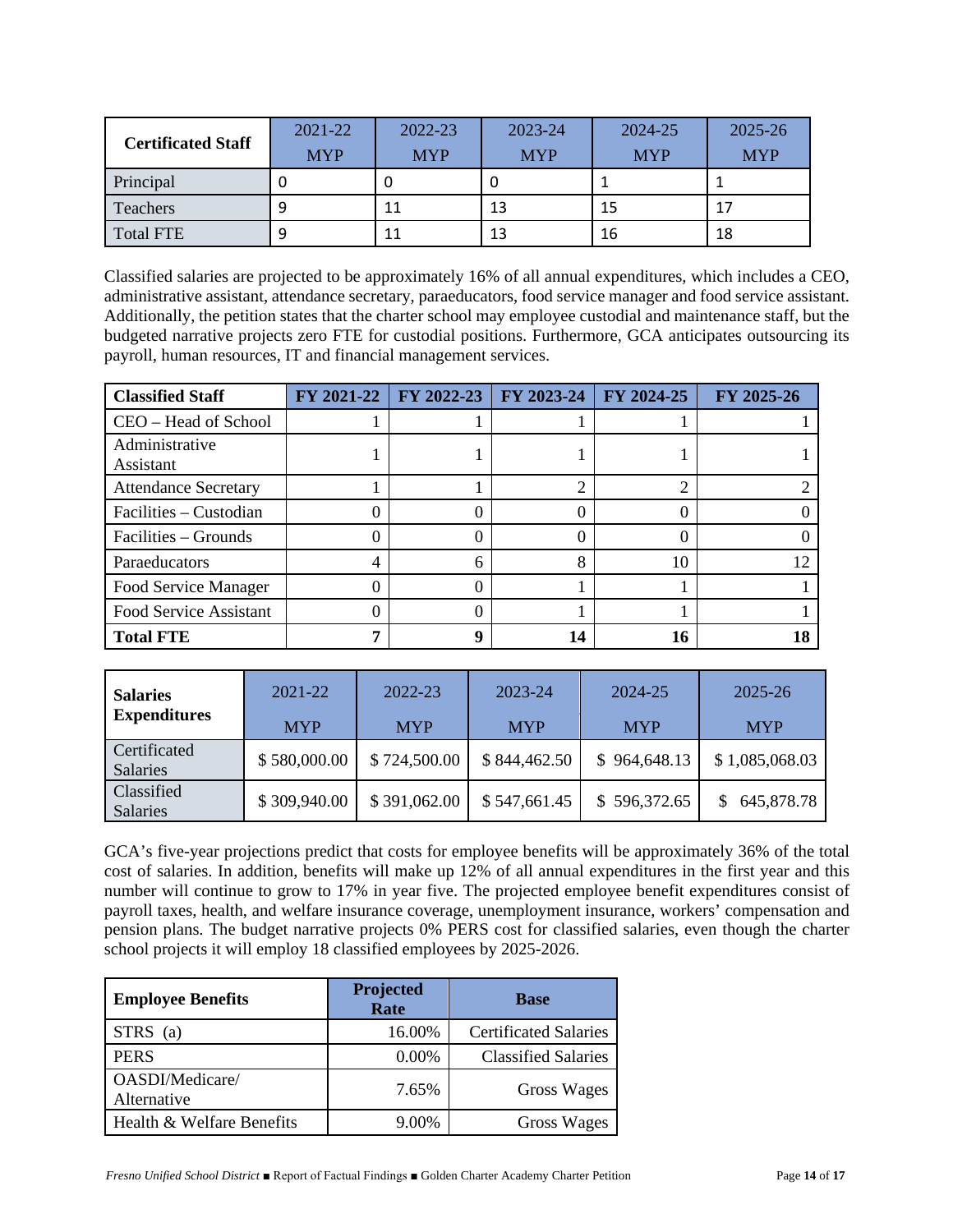| Unemployment Insurance              | 4.00% | \$7,000 per Employee |
|-------------------------------------|-------|----------------------|
| <b>Workers Compensation</b>         | 3.50% | Gross Wages          |
| Employee Benefits<br>Other<br>401 K | 3.00% | Gross Wages          |

Supplies & Services and Other Operating Expenses:

Supplies expenditures are projected to be an average of \$1,303.94 per student in 2021-2022. Supplies include approved textbooks, core curriculum materials, computers, books, other reference materials, instructional materials and supplies, equipment and food.

| <b>Book and Supplies</b>                      | 2020-21    | 2021-22    | 2022-23    | 2023-24    | 2024-25    |
|-----------------------------------------------|------------|------------|------------|------------|------------|
| & Services and<br>other operating<br>expenses | <b>MYP</b> | <b>MYP</b> | <b>MYP</b> | <b>MYP</b> | <b>MYP</b> |
| Projected Enrollment                          | 198        | 248        | 298        | 348        | 398        |
| <b>Supplies</b><br>Expenditures               | \$258,180  | \$250,440  | \$323,700  | \$420,960  | \$562,410  |
| Cost per Enrollment                           | \$1,303.94 | \$1,009.84 | \$1,086.24 | \$1,209.66 | \$1,413.09 |

Other operating expenses include sub-agreements for service, travel and conferences, dues, liability insurance, rent and professional/consulting services. The sub-agreements for services include, but are not limited to: music program, enrichment programs, school to zoo, business services, staff development and afterschool activities.

| <b>Services &amp; Other Op</b> | FY 2021-  | $-$ FY 2022- | FY 2023-  | $FY 2024-$ | $FY 2025-$ |
|--------------------------------|-----------|--------------|-----------|------------|------------|
| <b>Expenses</b>                | 2022      | 2023         | 2024      | 2025       | 2026       |
| Expenditures                   | \$542,500 | \$567,320    | \$631,870 | \$734,258  | \$937,861  |

GCA estimates the contract to lease facilities will be over \$50,000. However, the exact amount to be paid in the first year per the lease agreement is not included in the petition.

### District Oversight:

GCA will pay the District 1% of LCFF revenue, as mandated by law for the oversight and facilities fee. The charter school has also budgeted for SELPA expenses. These expenditures are budgeted to be \$187,611 in 2021-2022. GCA projects SELPA to be \$932 per ADA. First year SELPA expenditure are anticipated to be \$165,896 and \$336,452 in 2025-2026.

| <b>Other Outgo</b>       | 2021-22    | 2022-23    | 2023-24    | 2024-25    | $2025 - 26$ |
|--------------------------|------------|------------|------------|------------|-------------|
|                          | <b>MYP</b> | <b>MYP</b> | <b>MYP</b> | <b>MYP</b> | <b>MYP</b>  |
| <b>Total Other Outgo</b> | \$187,611  | \$235,593  | \$286,605  | \$334,846  | \$385,549   |

The following table shows the total projected revenues and expenditures for the next five fiscal years:

Revenue and Expenses as submitted:

|          | 2021-22     | 2022-23     | 2023-24     | 2024-25     | 2025-26     |
|----------|-------------|-------------|-------------|-------------|-------------|
| Revenues | \$2,171,482 | \$2,682,479 | \$3,496,525 | \$4,033,379 | \$4,909,661 |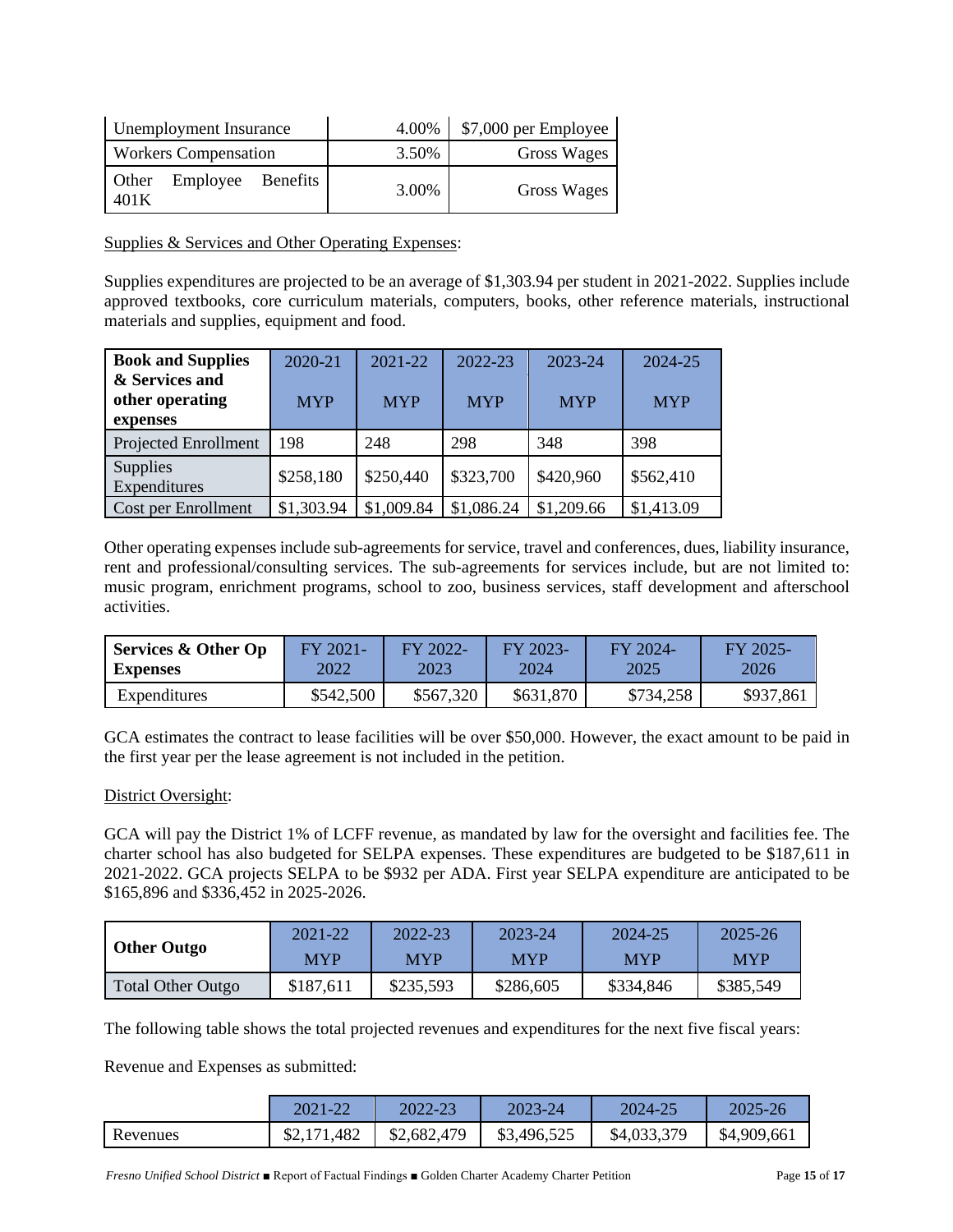| Expenses                                   | \$2,126,962 | \$2,551,088 | \$3,163,742 | \$3,668,293 | \$4,345,967 |
|--------------------------------------------|-------------|-------------|-------------|-------------|-------------|
| <b>Excess of Revenues</b><br>over Expenses | \$44,520    | \$131,391   | \$332,783   | \$365,087   | \$563,695   |

The following table includes the 5-year multi-year projection for GCA:

|                                      | 2021-22     | 2022-23     | 2023-24     | 2024-25     | 2025-26     |
|--------------------------------------|-------------|-------------|-------------|-------------|-------------|
|                                      | <b>MYP</b>  | <b>MYP</b>  | <b>MYP</b>  | <b>MYP</b>  | <b>MYP</b>  |
| <b>Total Revenue</b>                 | \$2,171,482 | \$2,682,479 | \$3,496,525 | \$4,033,379 | \$4,909,661 |
| <b>Total Expense</b>                 | \$2,126,962 | \$2,551,088 | \$3,163,742 | \$3,668,293 | \$4,345,967 |
| <b>Fund Balance</b>                  | \$0         | \$44,520    | \$175,911   | \$508,694   | \$873,781   |
| Net Change to Fund<br><b>Balance</b> | \$44,520    | \$131,391   | \$332,783   | \$365,087   | \$563,695   |
| <b>Ending Fund Balance</b>           | \$44,520    | \$175,911   | \$508,694   | \$873,781   | \$1,437,475 |

The positive projected ending reserve levels will allow GCA to be sustainable during economic downturns and times of unforeseen hardships. However, this is only if the projected enrollment materializes in each of the next five years based on the projections provided in the petition.

## **Financial Reporting**

GCA states in its petition that, by July 1 of each year, it will provide its preliminary budget, LCAP and an annual update to District. Furthermore, by December 15th, the charter school will provide an interim financial report for the current fiscal year reflecting changes through October 31, and a copy of the charter school's annual independent financial audit report. In addition, a second interim financial report will be provided by March 15th and a final, unaudited report for the full prior year will be provided to the District by September 15th. However, the petition fails to state who will be preparing these reports. Page 189 of the petition states that financial statements such as a Balance Sheet, Income Statement, and Statement of Cash Flow will be prepared, but is missing information on who will oversee the preparation of these statements.

# **Concerns**

There are several outstanding concerns related to the petition:

- The petition does not specify who will be preparing the financial statements. It is missing this information on page 189.
- The cost of relocation to a permanent facility is not projected in the budgeted narrative. In addition, the petition does not specify whether the facilities will be purchased or leased and the timeframe in doing so. After talking to the CEO, Robert Golden, it was learned that Mr. Golden will purchase the facility and lease it to GCA. Fiscal will need to monitor this to for a potential conflict of interest.
- According to the petition, there is no certificated administrator FTE budgeted in the first three years of operation. The multiyear projection provided in the petition adds a principal in 2024-2025, but this is likely an error as the petition states that there will be a certificated administrator in the first year of operation.
- The petition does not account for CalPERS and is using a 0% CalPERS rate for its classified staff in the benefit calculations provided.